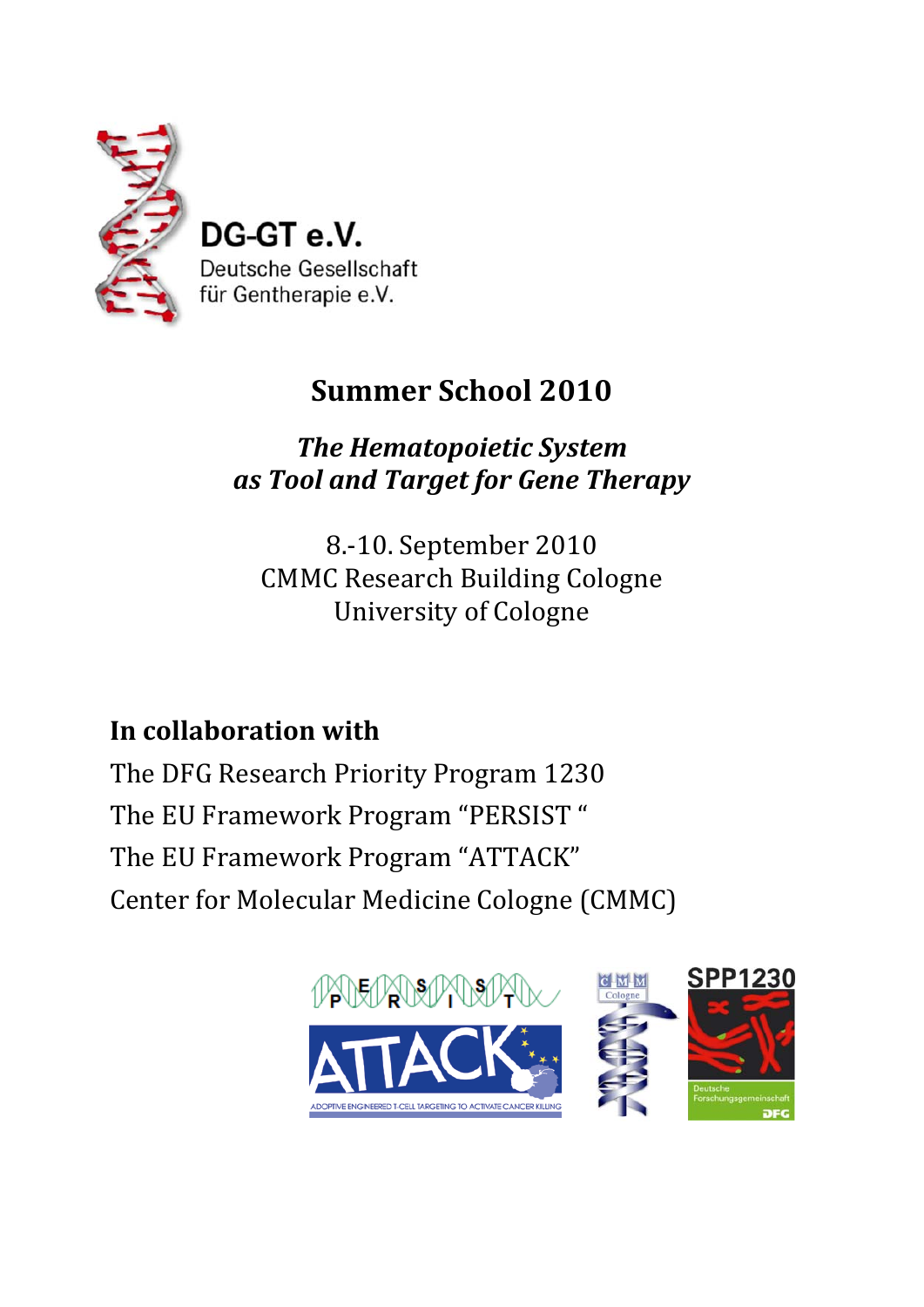## **Organizing committee:**

PD Dr. Hildegard Büning University of Cologne Dept. I of Internal Medicine Center for Molecular Medicine Cologne (CMMC) Robert‐Koch‐Str. 21; 50931 Cologne Email: hildegard.buening@uk‐koeln.de

Prof. Dr. Christopher Baum Hannover Medical School, Dept. of Experimental Hematology, Carl‐Neuberg‐Str. 1, OE 6960; 30625 Hannover Email: experimental.hematology@mh‐hannover.de

Prof. Dr. Hinrich Abken University of Cologne Dept. I of Internal Medicine Center for Molecular Medicine Cologne (CMMC) Robert‐Koch‐Str. 21; 50931 Cologne Email: hinrich.abken@uk‐koeln.de

Prof. Dr. Wolfgang Uckert Max‐Delbrück‐Centrum für Molekulare Medizin Robert‐Rössle‐Str. 10; 13092 Berlin E‐Mail: wuckert@mdc‐berlin.de

Prof. Dr. Martin Krönke University of Cologne Institute for Medical Microbiology, Immunology and Hygiene Center for Molecular Medicine Cologne (CMMC) E‐Mail: zmmk‐office@uni‐koeln.de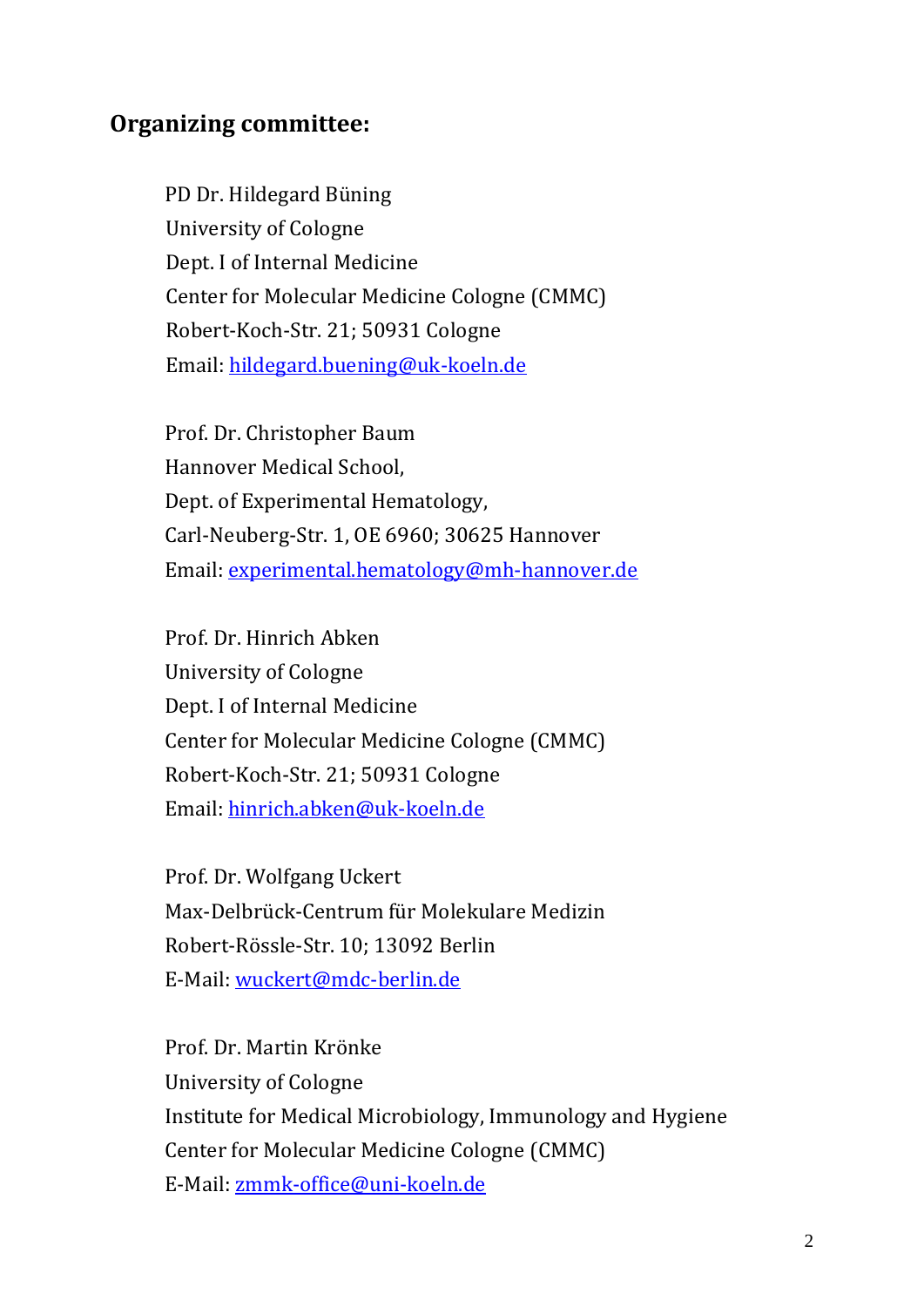

## **General Remarks:**

Participants:

- MD and PhD students
- Certificate of Attendance will be provided

## Registration:

- Participation is free of charge
- Deadline for registration 15. August 2010
- Please register at hildegard.buening@uk‐koeln.de

## Location:

Center for Molecular Medicine Cologne (CMMC)



CMMC‐Research Building University of Cologne Robert‐Koch‐Str. 21 50931 Cologne

www.zmmk.uni‐koeln.de

For directions please visit: http://www.medizin.uni‐koeln.de/zb/zik/anfahrt

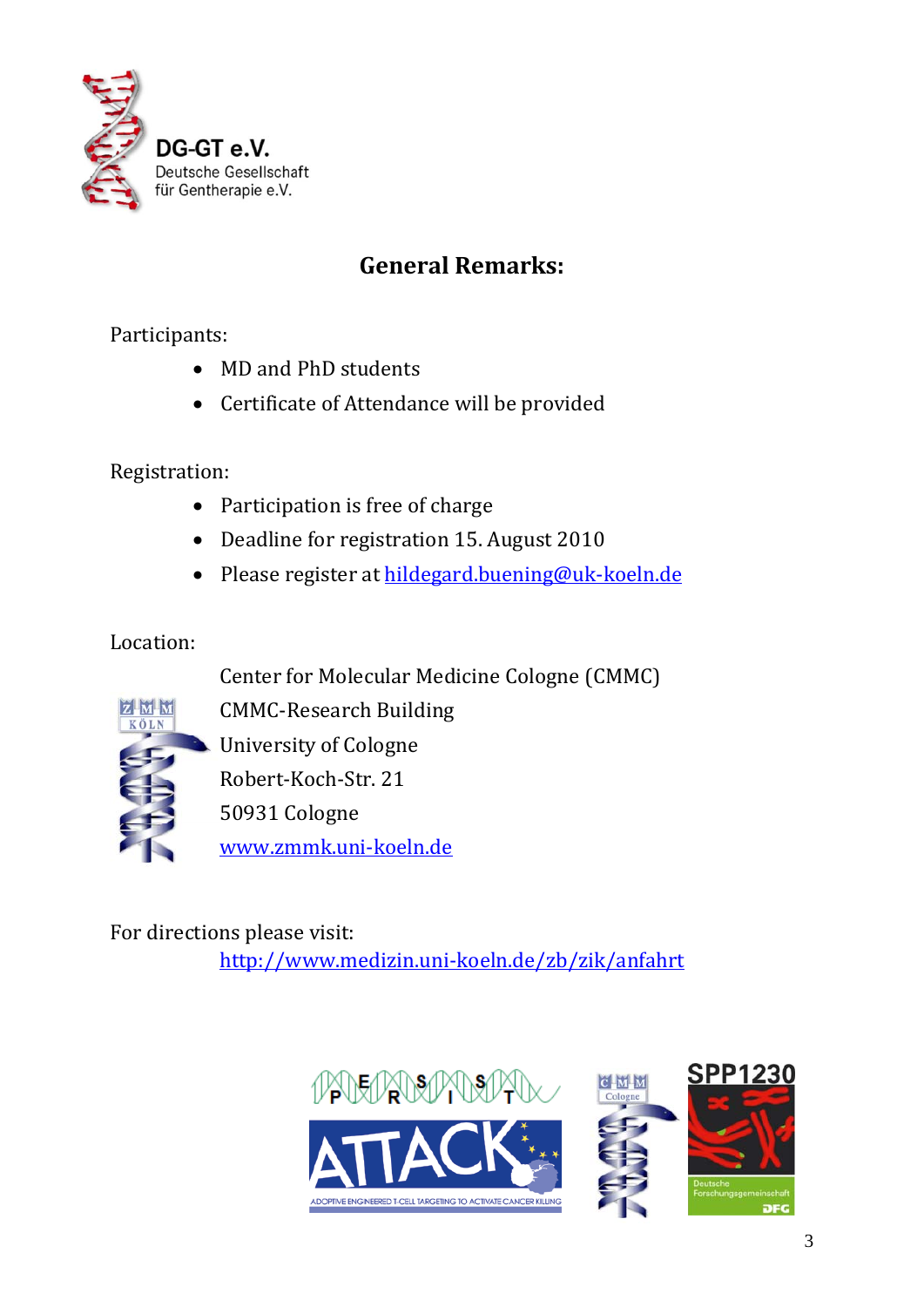## **Preliminary Program – Summer School 2010**

## *The Hematopoietic System as Tool and Target for Gene Therapy*

8.‐10. September 2010 CMMC Research Building Cologne University of Cologne

## **September 8, 2010**

| $14.00 - 14.15$ | Welcoming                                                                                        |
|-----------------|--------------------------------------------------------------------------------------------------|
|                 | <b>Gene Transfer and Maintenance - Part I</b>                                                    |
| $14.15 - 14.55$ | Retroviral Vectors: Converting an infectious agent into an efficient<br><b>Gene Therapy Tool</b> |
|                 | <b>Axel Schambach</b>                                                                            |
|                 | Dept. Experimental Hematology                                                                    |
|                 | Hannover Medical School                                                                          |
| $14.55 - 15.35$ | Lentiviral Vectors and the Hematopoietic System                                                  |
|                 | Sabrina Kneissl                                                                                  |
|                 | Viral Gene Transfer Medicinal Products                                                           |
|                 | Paul-Ehrlich-Institute                                                                           |
| $15.35 - 16.00$ | Coffee Break                                                                                     |
| $16.00 - 16.40$ | Adeno-Associated Viral Vectors - a story of natural serotypes and<br>artificial particles        |
|                 | <b>Hildegard Büning</b>                                                                          |
|                 | Dept. I of Internal Medicine and Center for Molecular Medicine                                   |
|                 | Cologne                                                                                          |
|                 | University of Cologne                                                                            |
| $16.40 - 17.20$ | Gene transfer into cells of the Hematopoietic System with                                        |
|                 | Adenovirus-based Vectors: why and how?                                                           |
|                 | <b>Florian Kreppel</b>                                                                           |
|                 | Dept. of Gene Therapy                                                                            |
|                 | University of Ulm                                                                                |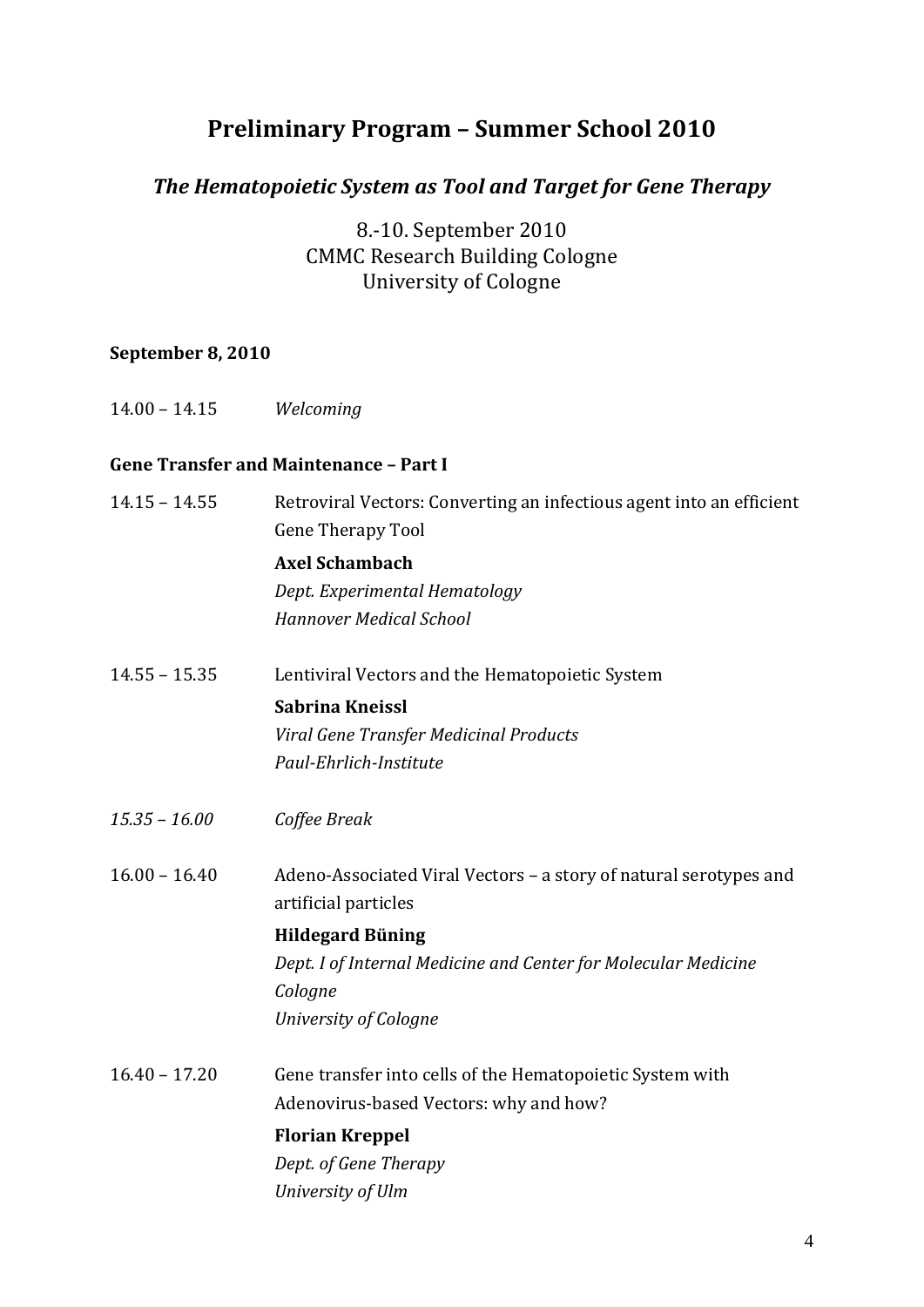## 17.20 – 18.00 Nonviral gene delivery systems: how to improve efficiency of delivery and transgene expression **Manfred Ogris**

*Dept. of Pharmacy LMU Munich*

### **September 9, 2010**

### **Gene Transfer and Maintenance – Part II**

- 9.00 9.40 Episomal Maintenance **Wolfgang Hammerschmidt** *Helmholtz Center Munich German Research Center for Environmental Health (GmbH) Haematologikum*
- 9.40 10.20 Transposon systems for stable gene transfer and expression **Zoltan Ivics** *Max Delbruck Center for Molecular Medicine Berlin*

### **The Hematopoietic System**

10.20 – 11.00 The Hematopoietic System: options and challenges for Gene Therapy **Christopher Baum** *Dept. Experimental Hematology Hannover Medical School* 11.00 – 11.30 *Coffee Break* 11.30 – 12.10 Stem cells for research and immunotherapy **Lilian Stärck**

> *Dept. Cell Biology and Gene Therapy Max Delbrück Centrum*

12.10 – 12.50 Do CARs need a driver license? Engineering T cells with recombinant T cell receptors

### **Hinrich Abken**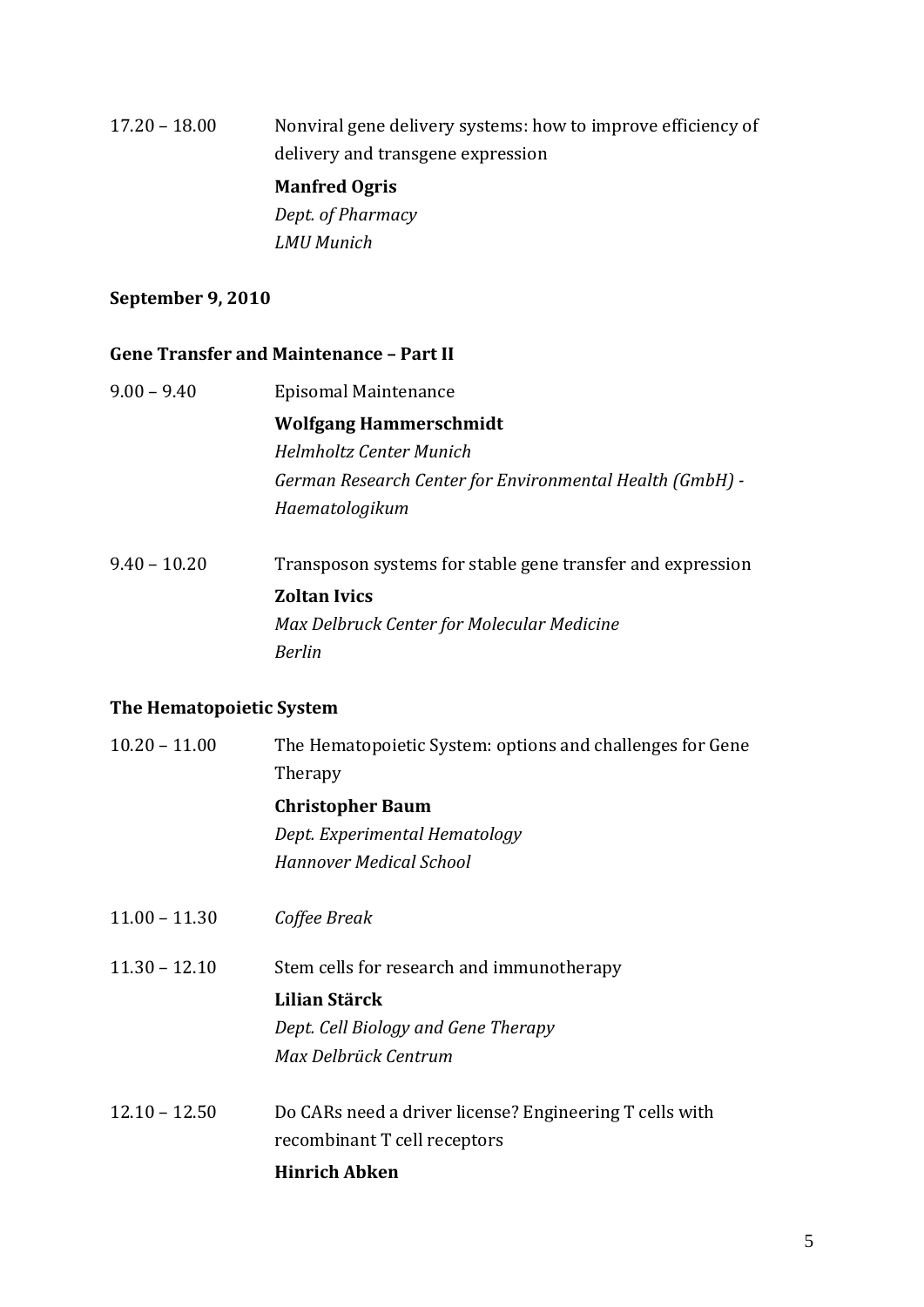*Dept. I of Internal Medicine and Center for Molecular Medicine Cologne University of Cologne*

*12.50 – 14.00 Lunch Break*

14.00 – 14.40 Dissecting and manipulating tumor‐specific T cell responses **Ton Schumacher**  *Dept. of Immunology The Netherlands Cancer Institute*

14.40 – 15.20 Pluripotency‐derived hematopoiesis **Claudia Lengerke** *Dept. II of Internal Medicine* University Hospital Tübingen

## **Safety – Toxicity – Methods**

| $15.20 - 16.00$ | Humanized mouse models for HIV Gene Therapy                 |
|-----------------|-------------------------------------------------------------|
|                 | Janina Kimpel                                               |
|                 | Georg - Speyer - Haus                                       |
|                 | Frankfurt                                                   |
| $16.00 - 16.30$ | Coffee Break                                                |
| $16.30 - 17.10$ | Therapeutic genome surgery: Zinc-finger nucleases and more  |
|                 | <b>Toni Cathomen</b>                                        |
|                 | Dept. Experimental Hematology                               |
|                 | <b>Hannover Medical School</b>                              |
| $17.10 - 17.50$ | Clonality Analysis in Clinical Gene Therapy                 |
|                 | <b>Manfred Schmidt</b>                                      |
|                 | Dept. of Translational Oncology                             |
|                 | National Center for Tumor Diseases (NCT)                    |
|                 | Heidelberg                                                  |
| $17.50 - 18.30$ | In vitro and in vivo Models to assess Gene Therapy Toxicity |
|                 | <b>Ute Modlich</b>                                          |
|                 | Dept. Experimental Hematology                               |
|                 |                                                             |